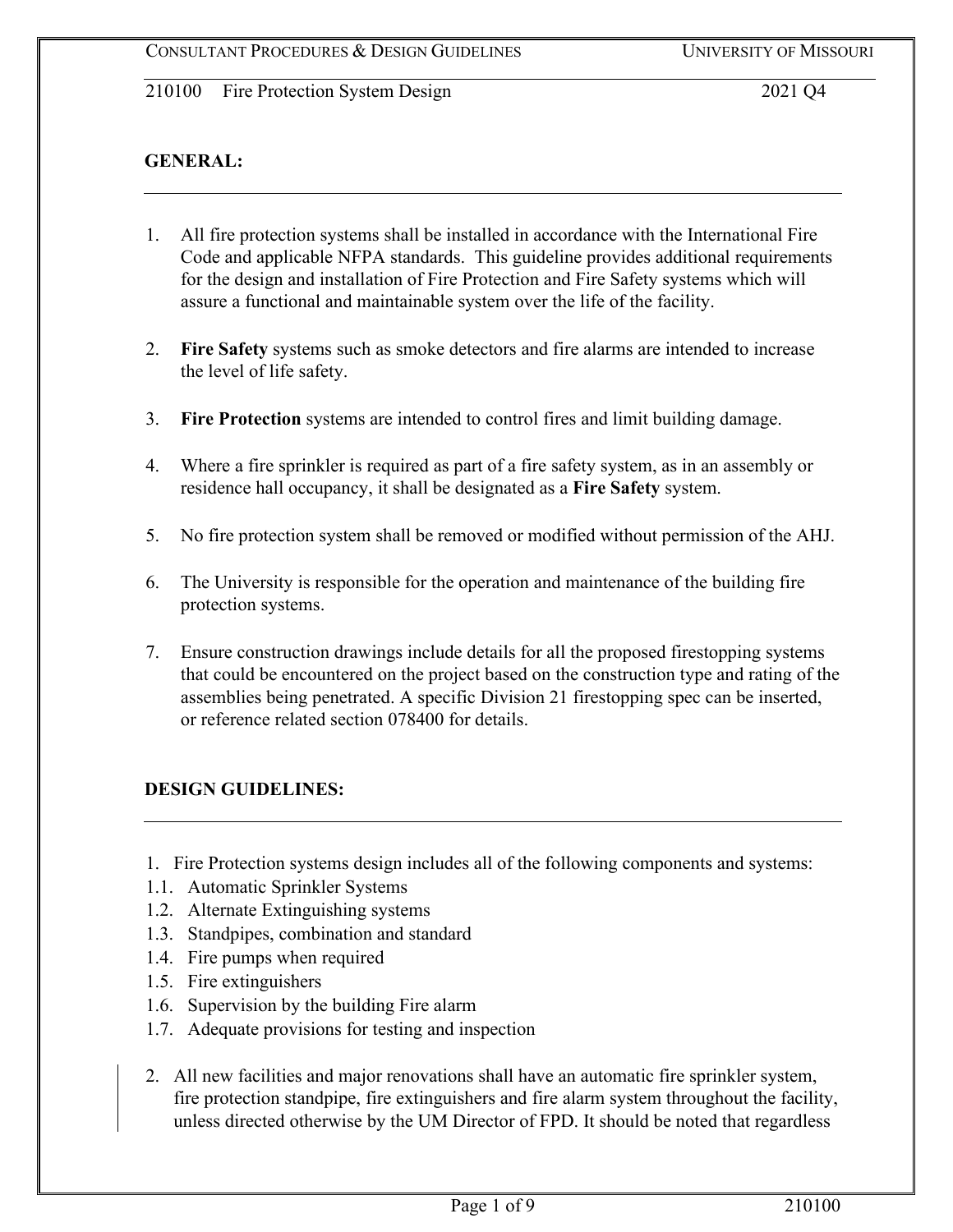of code exceptions for canopies or other structures that provide egress protection, the structure will be included per UM insurance requirements.

- 3. Building occupancies shall be determined based on International Building Code. Hazard Class occupancy shall be based on NFPA 13 and 14
- 4. Automatic wet pipe fire sprinklers
- 4.1. All sprinkler systems will have a double check type backflow preventer installed at the point of building entry
- 4.2. Automatic wet pipe fire sprinkler systems are preferred.
- 4.3. Fire department connection shall be located to provide unobstructed access as approved by the Project Manager.
- 4.4. Automatic wet pipe sprinkler systems shall utilize flow switches as the waterflow detecting device. Flow switches shall be connected to the building fire alarm system. Buildings should be zoned by floor or by area limitations. Each zone shall have a control valve, flow switch, pressure gauge and test drain connection. All zone water flow devices, valve tamper switches and air pressure for dry pipe systems shall be supervised by the building fire alarm system.
- 4.5. Pressure reducing valves on automatic systems are not required. Pressures are not expected to exceed pipe pressure ratings.
- 4.6. High temperature areas
- 4.6.1. High or intermediate temperature sprinklers heads shall be provided in all mechanical rooms, and emergency generator rooms, attics and elsewhere when elevated ambient temperatures might be expected.
- 4.7. Elevator Shafts and Equipment Rooms
- 4.7.1. Automatic fire sprinklers shall not be required in elevator machine rooms, elevator machinery spaces, control spaces or hoistways of **traction** elevators where all the conditions of 8.15.5 of NFPA 13 are met.
- 4.8. Dry pipe, Pre-action and combination systems
- 4.8.1. Where space function, contents or process raises concerns about accidental water discharge a dry pipe, pre-action or combination systems shall be provided.
- 4.8.1.1 Where the system is of significant capacity (i.e. >400 gallons), the engineer should review the option of providing a nitrogen generation system. If desired, the following requirements must be included in the specifications:
	- 1) The Nitrogen Generation System shall provide a minimum of 98% Nitrogen purity to the FPS utilizing Pressure Swing Adsorption (PSA) separation technology.
	- 2) Each Nitrogen Generation System provided must be FM 1035 Approved & UL 508A -Industrial Control Panel Listed.
	- 3) The Nitrogen Generation System shall be sized to maintain NFPA 25 acceptable leak rate (3 PSI loss over 2 Hours).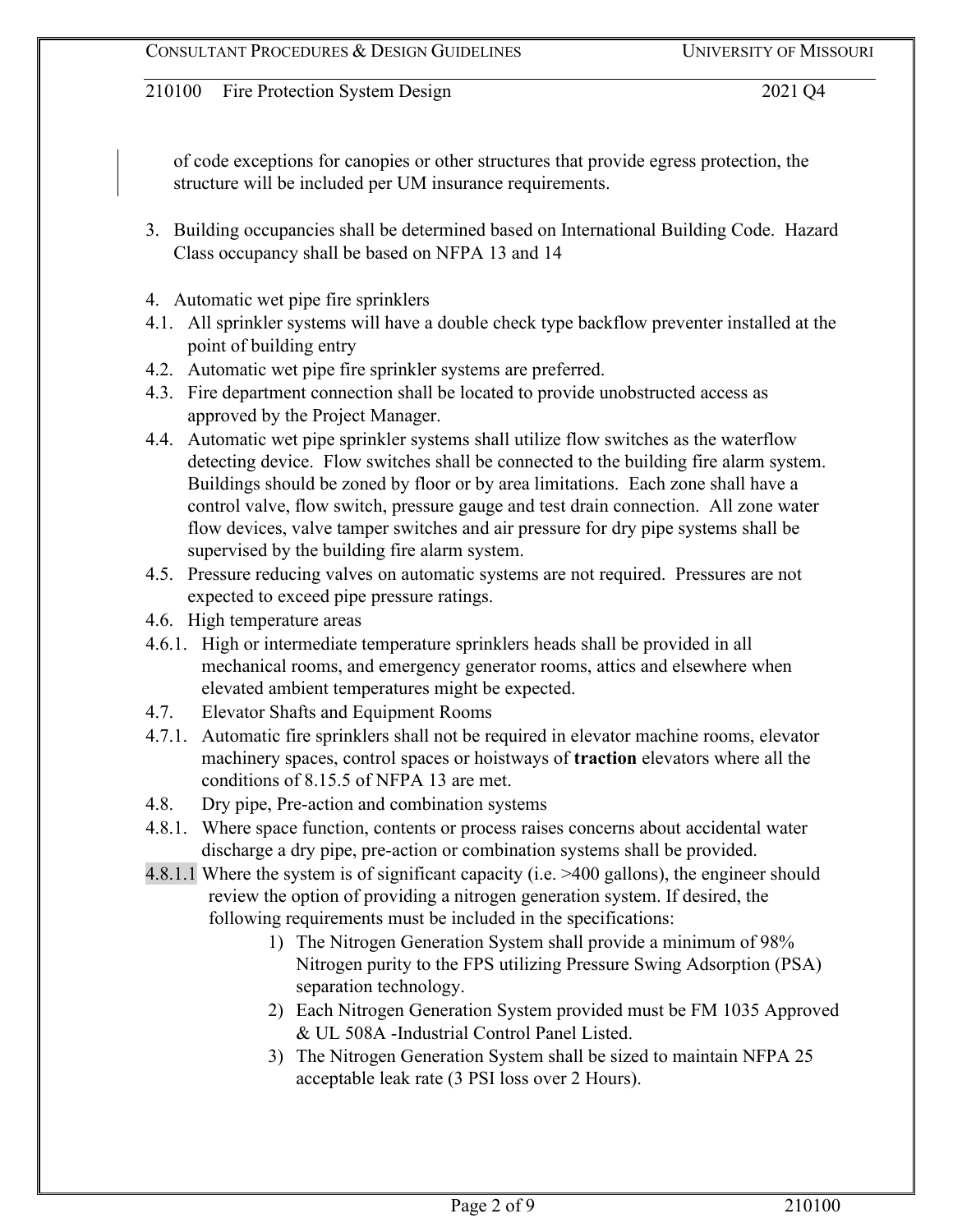- 4) The system shall be provided with an air compressor package capable of filling the largest zone of the fire suppression system to pressure within 30 minutes per NFPA 13 requirements.
- 4.8.2. Pre-action, interlocked systems should use smoke or heat detectors for one of the initiating signals.
- 4.9. Areas subject to freezing
- 4.9.1. Where sprinklers may be subject to freezing temperatures, limited areas may be served by dry pipe heads.
- 4.9.2. Larger areas should be served by a dry-pipe system.
- 4.9.3. Glycol systems shall not be installed, unless approved by the Project Manager*.*
- 4.10. Drainage
- 4.10.1. All portions of the sprinkler system shall be provided with drain points. Any section of the systems that is trapped, shall be provided with a drain.
- 4.10.2. Main drain shall be 2" diameter minimum.
- 4.10.3. Drains shall be directed to a floor sink capable of handling the flow.
- 4.11. Alarm test connections
- 4.11.1. Alarm test connections shall be provided for each zone. Test connection piping shall be routed to a single location, preferably a mechanical room. The location shall be provided with a floor sink capable of handling flow from the system. If a mechanical room is not practical, an exterior location, away from sidewalks and drives is acceptable.
- 5. Alternate Extinguishing Systems
- 5.1. Alternate extinguishing Systems (non-water based) may be required for certain areas where the function of the room or value of the contents, requires alternate methods. Examples include:
- 5.1.1. Chemical storage areas
- 5.1.2. Archive storage
- 5.1.3. Data centers
- 5.1.4. Kitchen Hoods and grease ducts
- 5.2. Alternate systems will be designed and installed per IFC Chapter 9 and applicable NFPA standards.
- 6. Fire Standpipe Systems
- 6.1. Fire standpipes will be designed in accordance with NFPA 14.
- 6.2. Systems type shall be Class 1.
- 6.3. Fire hoses will NOT be provided.
- 6.4. Where practical, the standpipes may be combined with the automatic fire sprinkler riser.
- 6.5. Where a fire pump is not required for the automatic sprinkler systems, a manual standpipe is acceptable.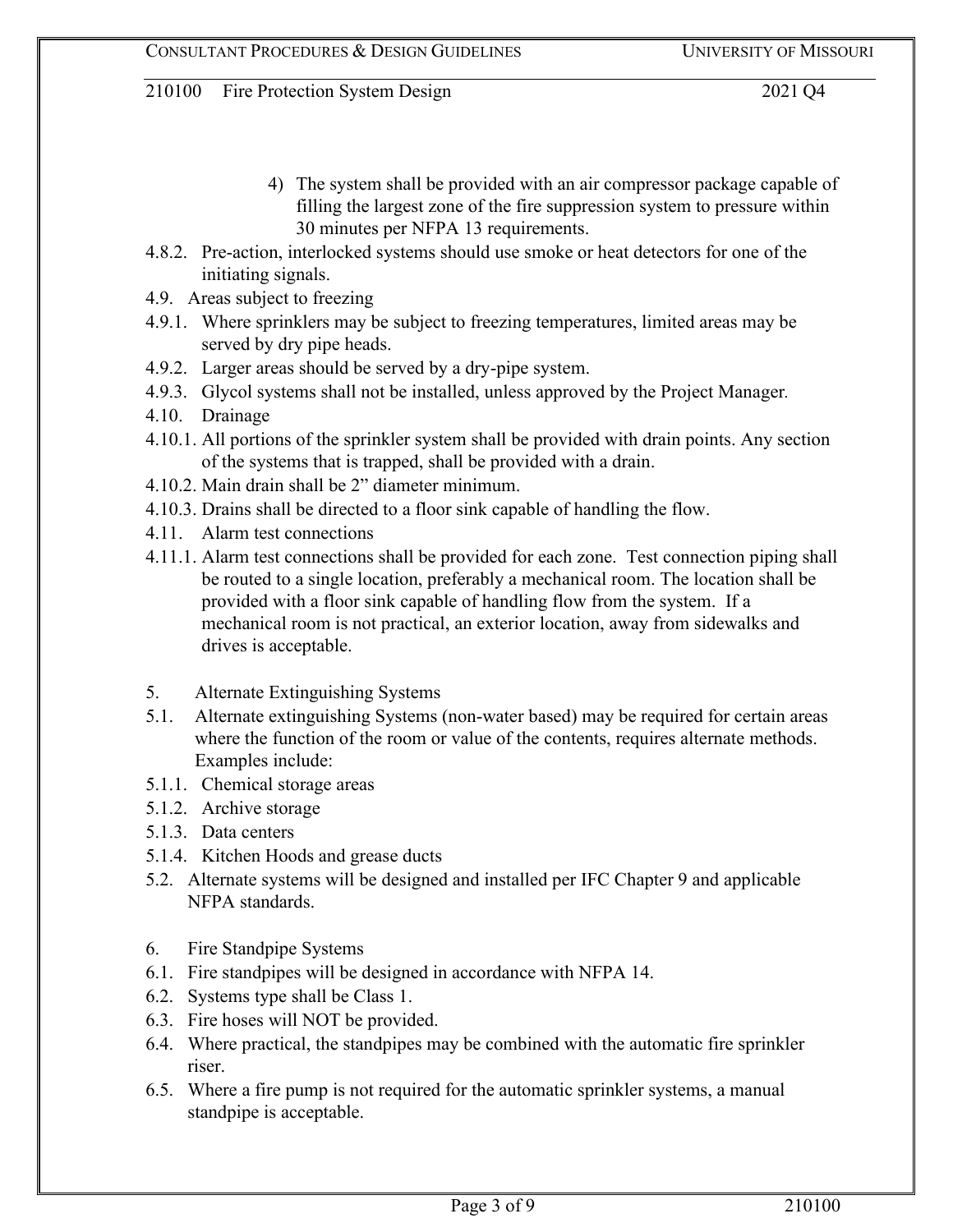- 7. Fire pumps
- 7.1. Fire Pumps shall be provided when water supplies are shown to be inadequate.
- 7.2. Fire pump systems shall be designed in accordance with NFPA 20.
- 7.3. Fire pumps shall be located in a 2-hour fire room.
- 7.4. Base mounted pumps are preferred over vertical inline pumps. Vertical inline pumps require approval of the project manager.
- 7.5. Main fire pump and Jockey pump shall be accessible from all sides and shall not obstruct access to each other.
- 7.6. Piping and electrical conduit shall not obstruct access to the pumps. This includes routing on the floor of the walkways around the fire pump.
- 7.7. Room shall be provided with a 12 x 12 x 9" deep floor drain with a 4" waste connection.
- 7.8. Pumps shall be installed with PVC drain lines.
- 7.9. Pumps shall be installed with a common pressure gauge, with small ball valves to isolate suction and discharge pressures.
- 7.10. Pump drain shall be provided with a ball valve shutoff and a 1" balance valve.
- 7.11. Pressure reducing valves on automatic systems are not required. Pressures are not expected to exceed pipe pressure ratings.
- 7.12 The jockey pump shall be on an independent circuit so that when the fire pump is turned off, the jockey pump will remain in service.
- 8. Fire Extinguishers
- 8.1. Fire extinguisher types, quantity and locations shall conform to NFPA 10 and as follows.
- 8.2. All fire extinguishers provided in public locations shall be provided with a recessed cabinet.
- 8.3. A 5 lb. ABC Fire extinguishers shall be provided in all laboratories, with an exposed hanger, preferably near the door.

## **CONTRACT DRAWINGS:**

- 1. Consultants will prepare contract drawings which describe in general terms the scope of work and specify the requirements for fire protection system actual design and installation. All fire protection and fire safety drawings shall be packaged together under the FP heading.
	- 1.1. These drawings, as a minimum, will provide the following information:
	- 1.1.1. Service entrance and back flow preventer location.
	- 1.1.2. Fire department connection.
	- 1.1.3. Building zones and classification of occupancy hazards.
	- 1.1.4. Areas of special situations requiring alternate extinguishing systems.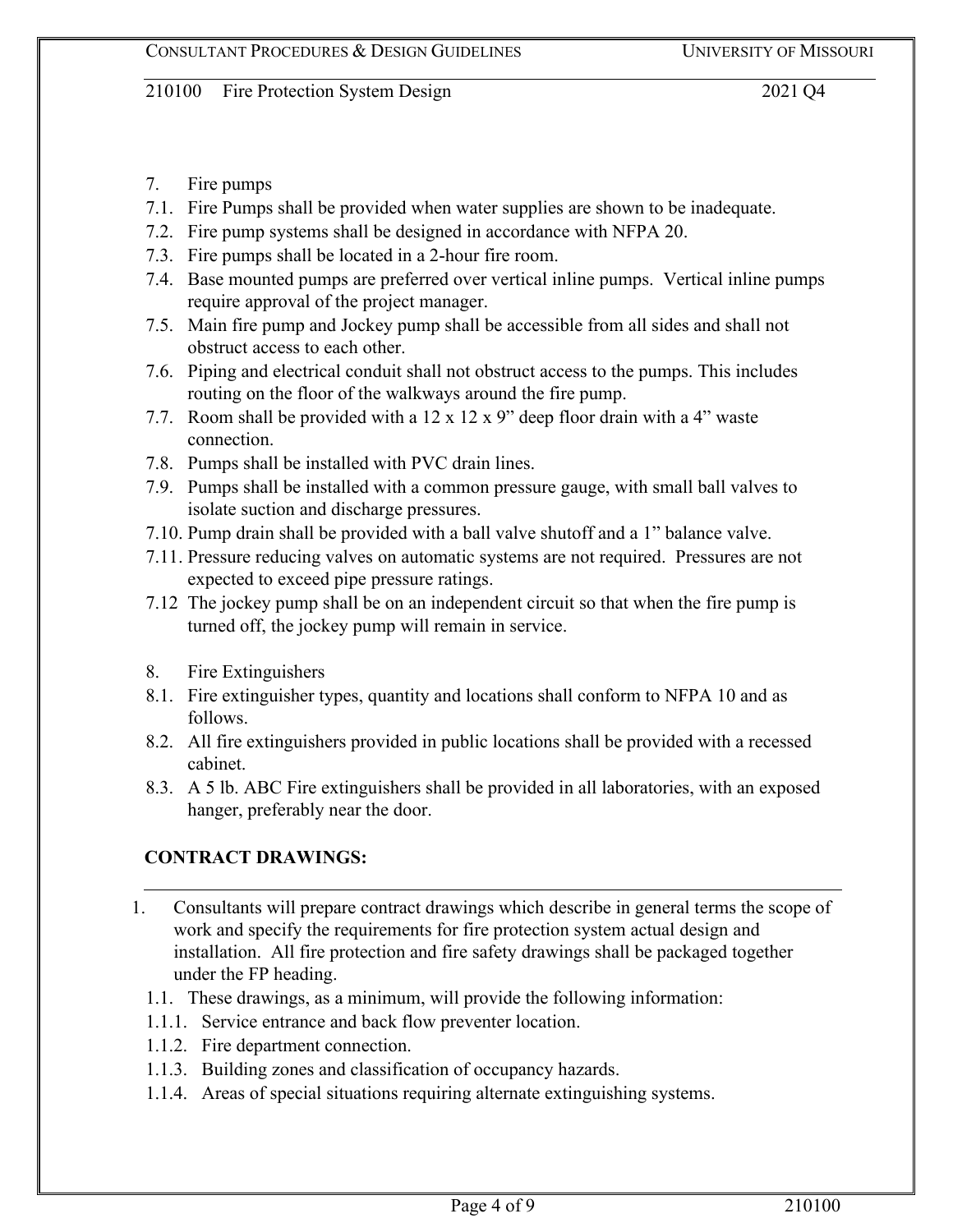- 1.1.5. Air venting valves and respective valve locations, per NFPA 13, 8.1.5 and 16.7. Manual air vent valves shall be minimum  $\frac{1}{2}$  inch size.
- 1.1.6. Main pipe routing, standpipe and zone valve, tamper and flow switch locations.
- 1.1.7. Drain valves and test locations.
- 1.1.8. Areas of possible obstructions from architectural, structural or mechanical objects.
- 1.1.9. Riser diagrams for all systems shall be included.
- 1.1.10. Fire Extinguisher locations.
- 1.1.11. Fire damper locations.
- 2. Design Coordination
- 2.1. Coordination of design is critical to a successful building project. During the design phase of a project, promptly notify architect, structural, civil and electrical engineers of changes which affect their work. Coordination should include but, is not limited to the following:
- 2.2. Architect shall:
- 2.2.1. Indicate the ceiling heights in all areas.
- 2.2.2. Indicate fire walls and firestop requirements.
- 2.2.3. Indicate soffits and other ceiling features that may be an obstruction to water distribution.
- 2.3. Civil/Structural engineer shall:
- 2.3.1. Indicate any large structural members which might be an obstruction to water spray.
- 2.4. Mechanical engineer shall:
- 2.4.1. Indicate any large duct or other similar obstruction to fire protection piping and water spray pattern.
- 2.5. Fire Protection engineer shall:
- 2.5.1. Provide locations of fire extinguisher cabinets to the Architect.
- 2.5.2. Provide information to the electrical engineer of locations of flow switches and tamper switches.
- 2.5.3. Be aware of other areas and functions which might require special treatment such as archival space, kitchen areas, kitchen hoods, refrigerated areas, data centers, or chemical storage areas.
- 2.5.4. Consultant shall request a recent water flow test from a fire hydrant near the project location. Project manager will coordinate the request with the local water purveyor.

## **SPECIFICATIONS:**

- 1. The following specifications apply to:
- 1.1. Automatic Wet Pipe Sprinkler Systems
- 1.2. Standpipes
- 1.3. Fire pumps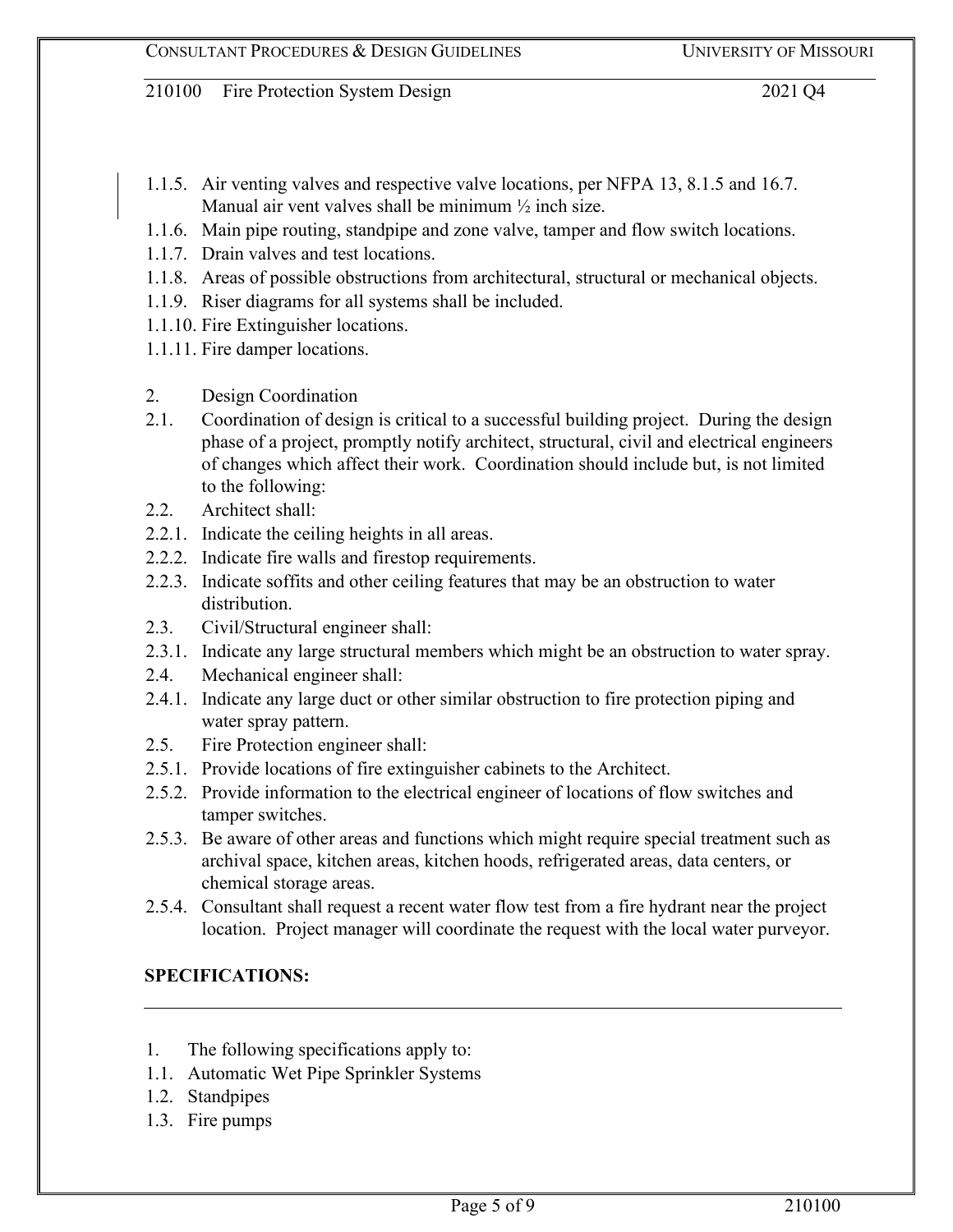- 2. Design and install a new [or modify existing] automatic wet pipe fire extinguishing sprinkler systems for complete fire protection coverage.
- 3. Automatic wet pipe fire extinguishing sprinkler systems shall be designed in accordance with the required and advisory provisions of NFPA 13 by hydraulic calculations for uniform distribution of water over the design area.
- 4. Discharge from individual heads in the hydraulically most remote area shall be between 100 percent and 120 percent of the specified density.
- 5. Each system shall include materials, accessories, and equipment inside and outside the building to provide each system complete and ready for use. Design and install each system to consider blind spaces, piping, electrical equipment, ducts, and other construction and equipment in accordance with detailed working drawings to be submitted for approval.
- 6. Locate sprinkler heads in a consistent pattern with ceiling grid, lights, and air supply diffusers. Heads in relation to the ceiling and the spacing of sprinkler heads shall not exceed that permitted by NFPA 13 for the indicated hazard occupancy.
- 7. Devices and equipment for fire protection service shall be UL Fire Prot Dir listed or FM P7825 approved for use in wet pipe sprinkler systems.

| 7.1. Design Water Density | per SF     |
|---------------------------|------------|
| 7.2. Design Area          | sq ft      |
| 7.3. Hose Allowance       | <b>GPM</b> |

- 8. Calculate losses in piping in accordance with the Hazen-Williams formula with 'C' value of 120 for steel piping.
- 9. Base hydraulic calculations on a static pressure of [\_\_\_\_\_] psig with [\_\_\_\_\_] gpm available at a residual pressure of [\_\_\_\_\_] psig at the base of the sprinkler piping riser.
- 10. Computer calculations and or computer aided designs may be used to provide hydraulic calculations.
- 3. Prepare Minimum 24 by 36 inch detail working drawings of sprinkler heads and piping system layout in accordance with NFPA 13, "Working Drawings (Plans)." Show data essential for proper installation of each system. Show details, plan view, elevations, and sections of the systems supply and piping. Show piping schematic of systems supply, devices, valves, pipe, and fittings. Show point to point electrical wiring diagrams.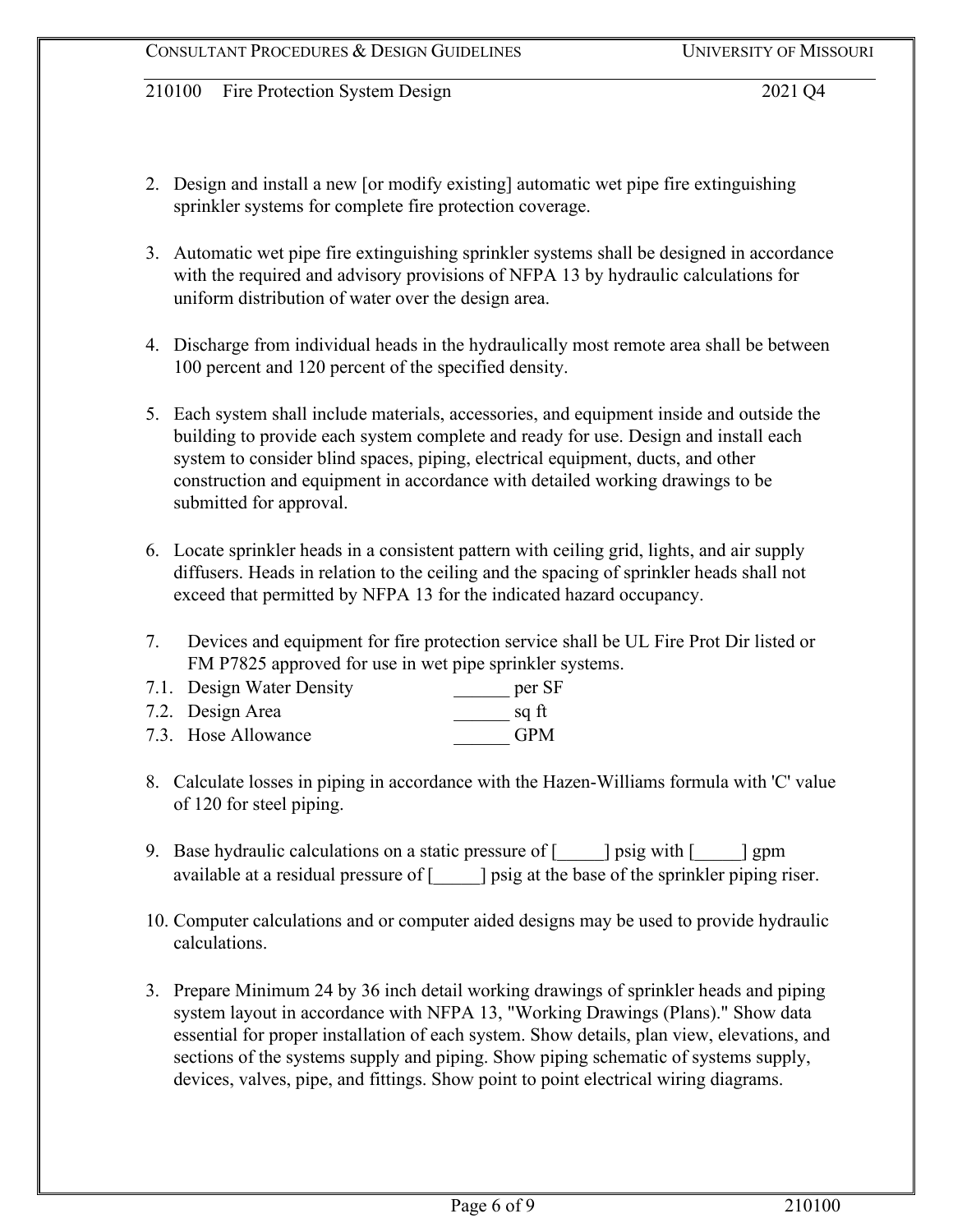Submit drawings including the hydraulic calculations signed and stamped by a registered fire protection engineer.

- 4. Fire Sprinkler shop drawings shall be submitted for review and approval PRIOR to installation. The plans will be reviewed by:
- 4.1. MU campus only: Maintenance Engineer /Fire Protection shop, City of Columbia Fire Marshal, and Design Engineer
- 4.2. MS&T, UMKC and UMSL: AHJ Approved Code Consultant and Design Engineer
- 5. All sprinkler heads in a building shall be of the same manufacturer.
- 6. Only new equipment and pipe shall be used. All equipment shall be UL listed and FM approved.
- 7. Pipe material shall be schedule 40 (Type ERW) steel pipe per ASTM A53/135. Do **not** allow Schedule 10 pipe for permanent installations. All steel pipes should be specified to include a bacterial resistant internal coating. To help reduce the potential for accelerated internal pipe corrosion of longitudinally welded black steel sprinkler system pipe, include a requirement to install the pipe with the weld line rotated at least  $45^{\circ}$  in relationship to the floor (for reference, the weld line points at the floor at  $0^{\circ}$ ).
- 7.1. Exception: Chlorinated Poly Vinyl Chloride is acceptable for areas of light hazard in residential classification in accordance with all applicable codes. Use of this product requires prior written authorization from the AHJ.
- 7.2. Exception: When approved by the campus PM, flexible braided hose sprinkler drops are allowed as an option to hard pipe arm overs. Victaulic is the only approved manufacturer at this time. Specify appropriate support brackets as recommended by Victaulic. Note: MUHC Design Guidelines do not allow this option.
- 8. Pipe fittings shall be cast iron, malleable iron or steel.

◘

- 9. Pipe joints may be seamless, welded, threaded or mechanically coupled.
- 9.1. Welder and weld procedure qualifications shall be submitted with the sprinkler shop drawings. All welders and welding procedures shall meet or exceed AWS standard D10.9, level AR-3. *Note: Qualified welders in Missouri are very limited. It will be very costly to weld sprinkler piping*.
- 9.2. Grooved joint fittings are acceptable, except tee fittings serving small branches or single sprinkler heads shall be secured with a 2 bolt, cast iron strap. Branch fittings secured with wire straps are not permitted.
- 10. Fire department connections shall be as follows: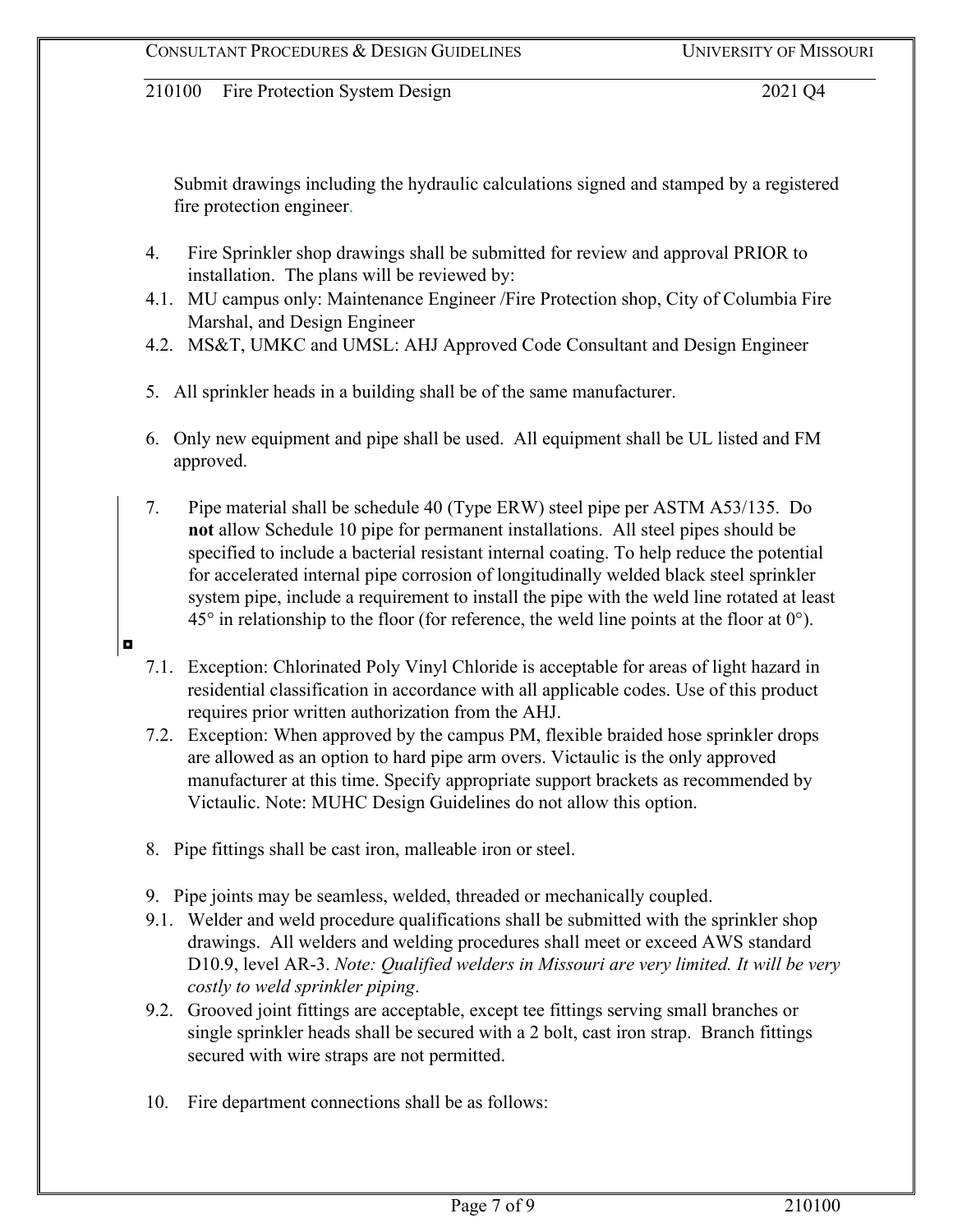10.1. Columbia: 4-inch STORZ type with lockable caps.

10.2. Rolla: See City of Rolla Ordinance 4104 referenced below.

10.3. Kansas City:

10.4. St Louis:

- 11. All fire protection piping shall be supported independently of all other building systems.
- 12. Zone control valves shall be butterfly with aluminum bronze or neoprene coated ductile iron discs.
- 13. Hydraulic design information shall be posted per NFPA 13 near the water service entrance.

#### **REFERENCES**

#### **City of Rolla Ordinance 4104**

#### **Sec. 14-72. Fire Department Connection - Fire Department Connection (FDC) Requirements**

The City of Rolla requires the Fire Department Connection (FDC) to be a standalone connection. The connection must follow all International Fire Code 2018 and NFPA requirements. The FDC connection shall meet all test requirements.

- a. The fire department connection FDC shall be a free standing and remote from the building at a distance from the building equal to half the height of the exterior wall.
- b. The FDC shall be equipped with a 2-2½ inch National Standard Thread connection. The FDC piping underground shall be equipped with a ball drip valve to ensure there is no standing water in the connection and that the piping does not freeze.
- c. The FDC shall be arranged to face a paved roadway, sidewalk or other approved area and shall be installed so that it will not interfere with access to the building when hoses are laid from the closest public hydrant to the FDC. The FDC shall be located on the same side of the lot/or building as the closet public fire hydrant or a maximum of one hundred (100) feet.
- d. The FDC shall be arranged so that the connection is no more than (48) inches above the finished grade, sidewalk or location of the connection.
- e. A Knox brand locking cap with a chain or cable shall be provided for the FDC. A Knox application can be obtained at the City of Rolla Fire & Rescue.
- f. Where the FDC is subject to vehicle damage, the connection shall be protected per the fire code.